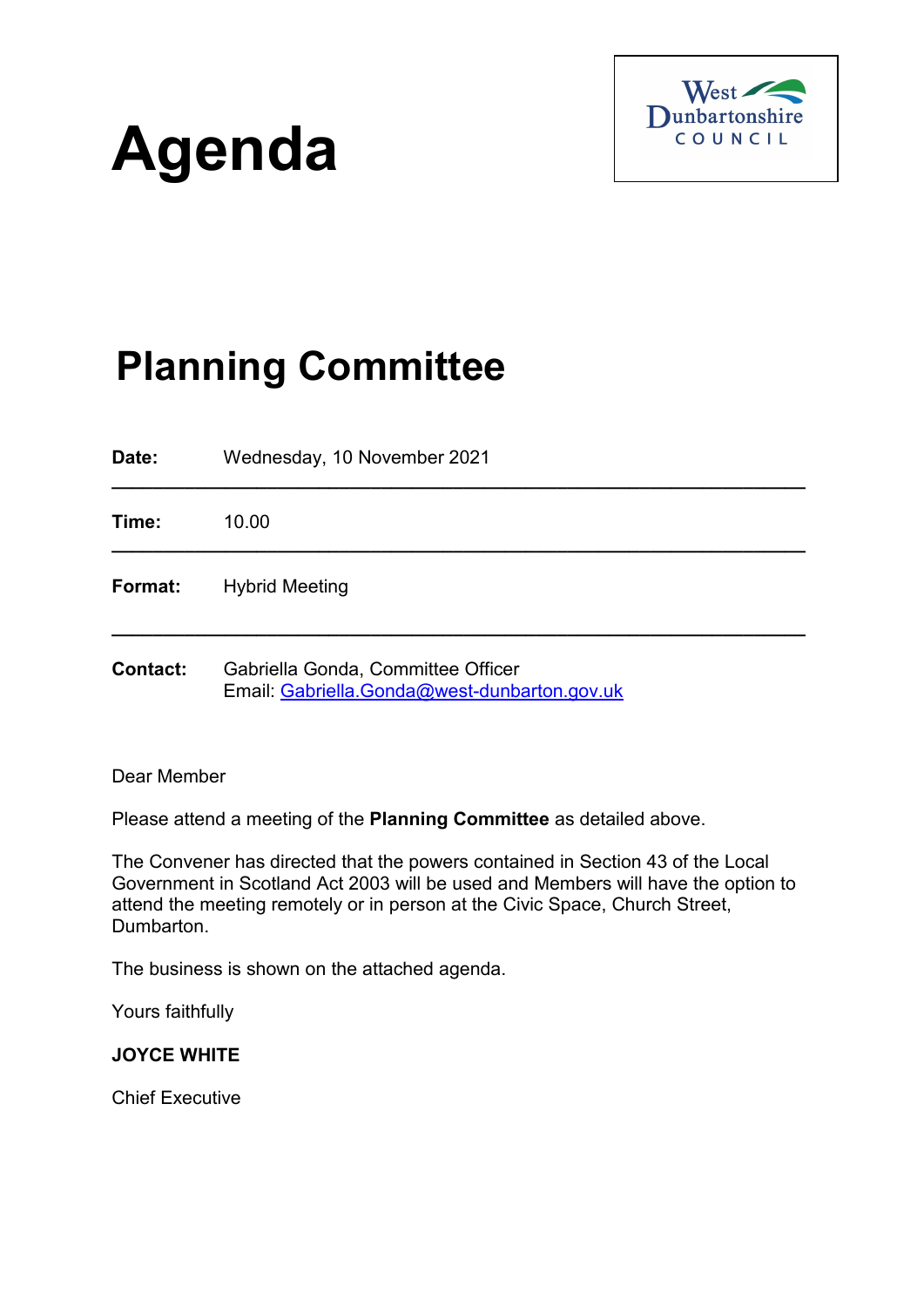Distribution:-

Councillor Jim Finn (Chair) Bailie Denis Agnew Councillor Gail Casey Councillor Karen Conaghan Councillor Ian Dickson Councillor Diane Docherty (Vice Chair) Councillor Daniel Lennie Councillor Douglas McAllister Councillor Jonathan McColl Councillor Lawrence O'Neill

All other Councillors for information

Date of Issue: 28 October 2021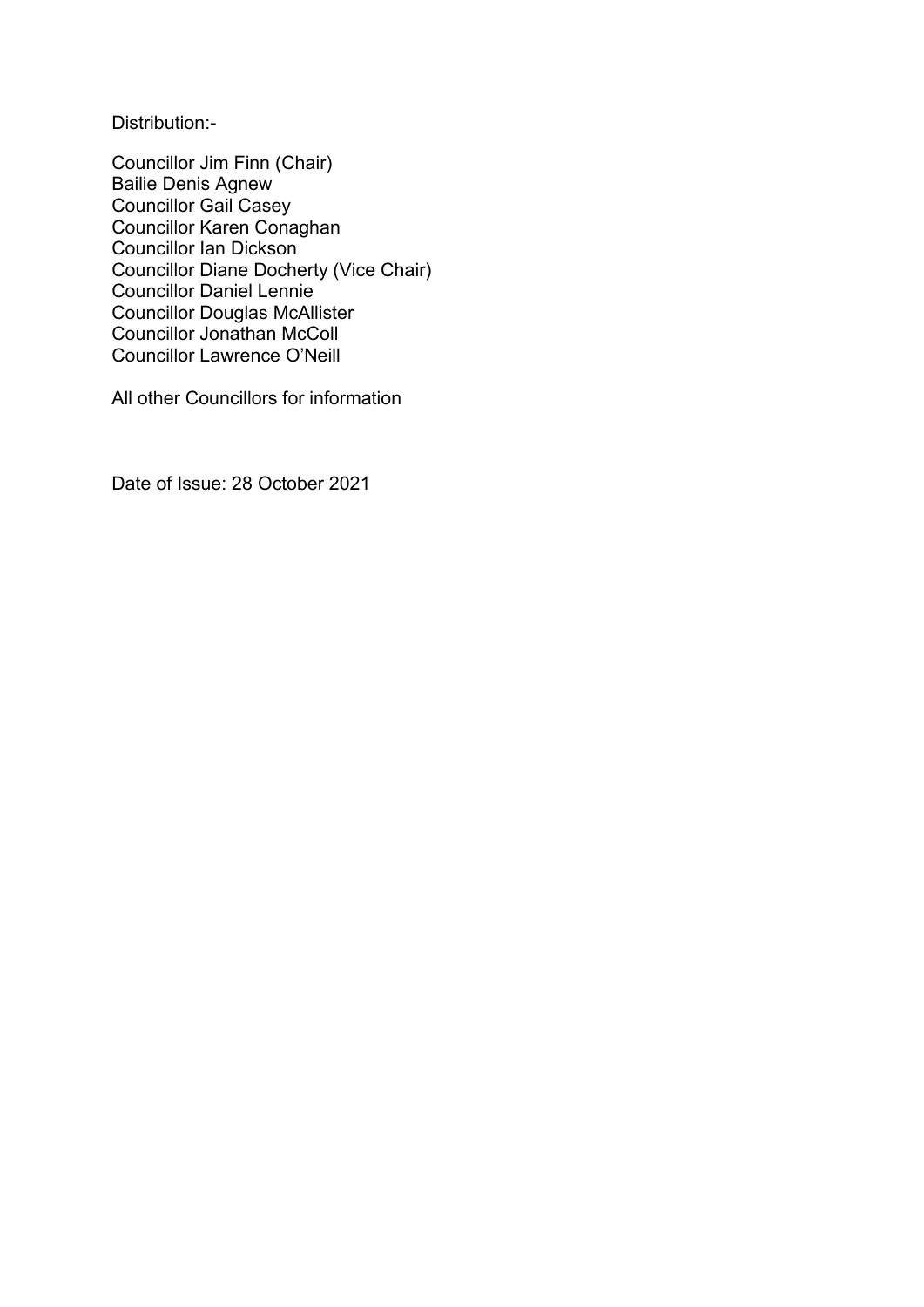#### **PLANNING COMMITTEE**

#### **WEDNESDAY, 10 NOVEMBER 2021**

### **AGENDA**

#### **1 APOLOGIES**

#### **2 DECLARATIONS OF INTEREST**

Members are invited to declare if they have an interest in any of the items of business on this agenda and the reasons for such declarations.

#### **3 RECORDING OF VOTES**

The Committee is asked to agree that all votes taken during the meeting will be done by roll call vote to ensure an accurate record.

#### **4 MINUTES OF PREVIOUS MEETING 5 - xx**

Submit for approval as a correct record, the Minutes of Meeting of the Planning Committee held on 6 October 2021.

#### **5 NOTE OF VISITATIONS xx - xx**

Submit, for information, Note of Visitations carried out on 4 October 2021.

#### **6 OPEN FORUM**

The Committee is asked to note that no open forum questions have been submitted by members of the public.

#### **7 PLANNING APPLICATION**

Submit report by the Chief Officer – Regulatory and Regeneration in respect of the following planning application:-

(a) DC21/212/PPP – 8 Cochno Holdings, Cochno Road **x –xx**